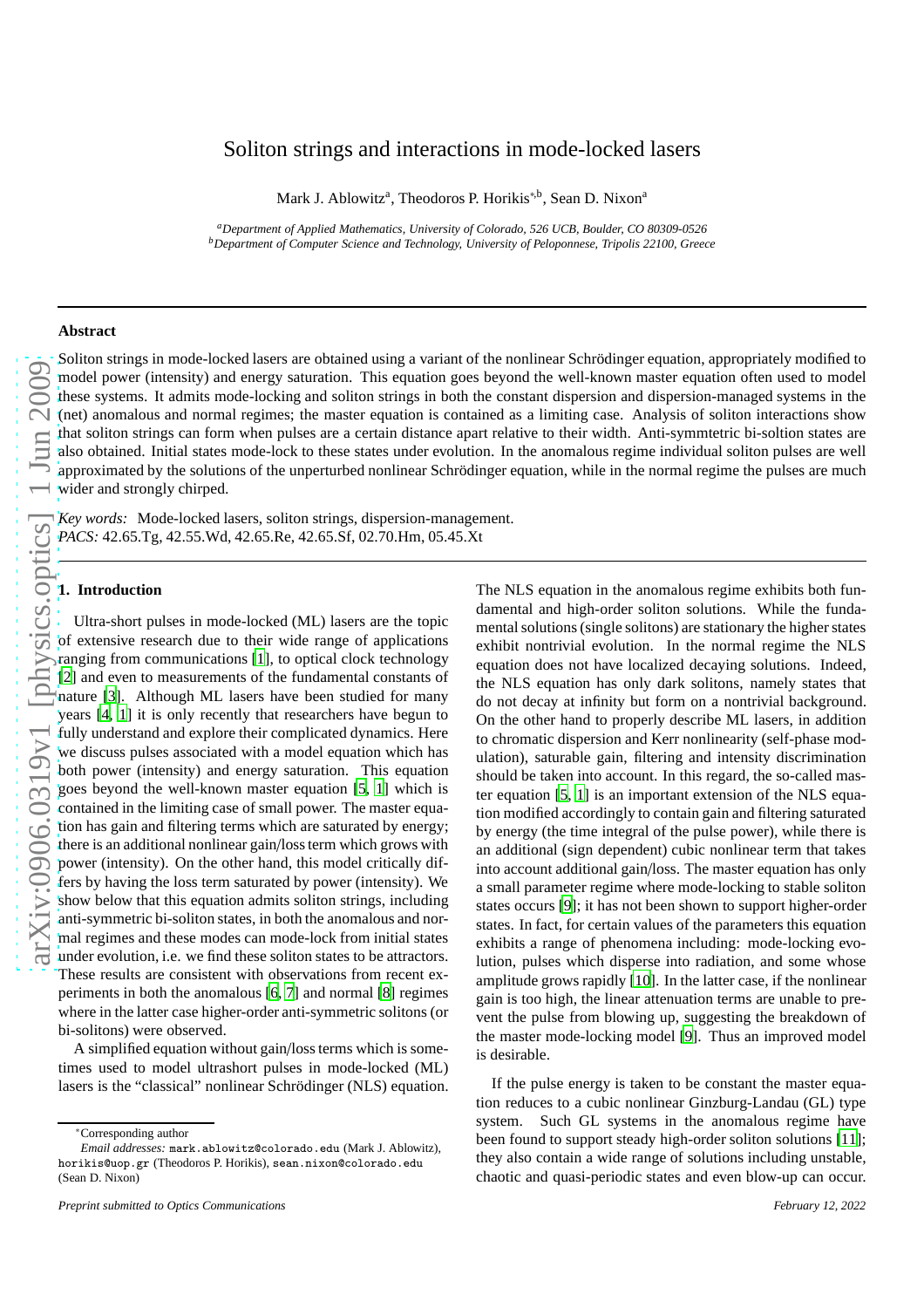Furthermore, soliton interaction within the framework of such GL systems is complicated. It is found [\[11\]](#page-9-10) that both in-phase and anti-phase high-order soliton states are either unstable or weakly stable. In either case these states are not attractors [\[12\]](#page-9-11). Hence they do not correspond to observations of higher order soliton states in a ML laser system which has discrete, nearly fixed separations [\[6\]](#page-9-5). Furthermore, these GL equations do not exhibit stable pulses in the normal regime [\[7\]](#page-9-6).

The distributive both power (intensity) and energy saturation model which we refer to as the power-energy saturation (PES) equation is given in nondimensional form as

$$
i\psi_z + \frac{d(z)}{2}\psi_{tt} + n(z)|\psi|^2 \psi =
$$
  

$$
\frac{ig}{1 + \epsilon E}\psi + \frac{i\tau}{1 + \epsilon E}\psi_{tt} - \frac{il}{1 + \delta P}\psi
$$
 (1)

where  $\psi(z, t)$  is the slowly varying electromagnetic pulse envelope,  $E(z) = \int_{-\infty}^{+\infty} |\psi|^2 dt$  is the pulse energy,  $P(z, t) = |\psi|^2$  is the instantaneous pulse power and the parameters  $g, \tau, l, \epsilon, \delta$ are all positive, real constants. The dispersion is represented by  $d(z)$ , which is taken to either be constant  $(d(z)) = d_0 > 0$ corresponds to the anomalous regime while  $d(z) = d_0 < 0$  represents normal) or a dispersion-managed system (see Section [5\)](#page-7-0). The dimensionless nonlinear coefficient will be taken to be unity  $(n(z) = 1)$  in the first part of the article and varying between zero and one in the dispersion-managed case, as holds in many experiments [\[13,](#page-9-12) [14\]](#page-9-13). The first term on the right hand side represents gain-saturated by energy, the second is spectral filtering-saturated by energy and the third is loss saturated by power (intensity). The coefficients  $\epsilon$ ,  $\delta$  are related to the saturation energy and power respectively. If we expand the denominator of the loss term in a Taylor series in the limit of small power and keep only the first two terms, we reduce to the master-equation! Furthermore, if one expands the power saturation term in Eq. [\(1\)](#page-1-0) and keep higher order nonlinearities (e.g. fifth order nonlinearities) higher nonlinear GL systems result. The energy and power saturation terms in Eq. [\(1\)](#page-1-0) are essentially the simplest such forms (inversely linear in their saturation effects). This type of power saturated loss has been used in lumped models to describe experimental ML pulses [\[13,](#page-9-12) [8](#page-9-7)] and is widely used as a saturable loss model (e.g. semiconductor saturable loss mirrors–SeSAMs). In [\[15](#page-9-14), [16\]](#page-9-15) the distributive model was employed to show that single soliton states modellock over a large region of parameter space. More recently it was shown [\[17\]](#page-9-16) that dispersion-managed models with power (intensity)-energy saturation are in good agreement with experimental results in mode-locked Ti:sapphire lasers. It is therefore important to study the above distributed model.

Dimensional values associated with a typical Ti:Sapphire laser system are [\[18\]](#page-9-17):  $\beta'' = 60 \text{fs}^2/\text{mm}$  is the group velocity dispersion,  $\gamma = 1$ /cmMW the nonlinear coefficient  $P_* = 5$ MW the characteristic power,  $E_* = P_* t_*$  the characteristic energy, *z*<sup>∗</sup> = 2mm the corresponding characteristic-nonlinear length  $(z<sub>*</sub> = 1/\gamma P<sub>*</sub>)$ ,  $t<sub>*</sub> = 10$ fs the characteristic time,  $g<sub>*</sub> = 20$ dB the dimensional gain,  $l_* = 0.151/\text{mm}$  the dimensional distributive saturable loss parameter,  $\Delta \omega = 100$  THZ the frequency cutoff,  $E_{\text{sat}}$  = 10nJ and  $P_{\text{sat}}$  = 2MW are the saturated en-

ergy and power, respectively. Hence:  $d_0 = \beta'' z_*/t_*^2$ ,  $g = g_* z_*$ ,  $\tau = g_* z_* / \Delta \omega^2 t_*^2$ ,  $\epsilon = E_* / E_{\text{sat}}$  and  $\delta = P_* / P_{\text{sat}}$ . These dimensional values lead to phenomena which are consistent with the results presented in this article.

## **2. Constant dispersion systems**

The effects of energy and power saturation are crucial in both the anomalous and normal regimes. From ML laser behavior, the gain and filtering mechanisms are related to the energy of the pulse, while the loss is related to the power (intensity) of the pulse. Indeed, passive mode-locking generally utilizes saturable absorbers which are modeled here by a distributive loss term saturated with power.

<span id="page-1-0"></span>In the constant anomalous regime  $(d(z) = d_0 > 0)$  the saturation terms help localize an intense pulse preventing it from reaching a singular state; i.e. "infinite" energy or a blow-up in amplitude does not result. Indeed, if blow-up were to occur that would mean that both the amplitude and the energy of the pulse are large, hence, the perturbing effects are very small thus reducing Eq. [\(1\)](#page-1-0) to the unperturbed NLS equation, which admits a stable, finite solution. In addition, when localization occurs, the perturbing effects are small essentially reducing the equation to the unperturbed NLS equation. Indeed, it has been shown [\[16](#page-9-15)] that when mode-locking occurs the resulting individual pulses are essentially solitons of the unperturbed NLS equation; the perturbing influence of these terms yields the mode-locking mechanism.

In the constant normal regime  $(d(z) = d_0 < 0)$ , three regimes are observed [\[19\]](#page-9-18): (a) when the loss is much greater than the gain the pulse decays to zero, (b) when the loss is again the prominent effect but sufficient gain exists in the system to sustain a very slowly decaying evolution resulting in a "quasisoliton" state and (c) the soliton regime above a certain value of gain. This soliton differs from its anomalous dispersion counterpart in that it does not obey the unperturbed NLS equation, it is much wider and strongly chirped.

For example in Fig. [1](#page-2-0) a soliton mode is depicted which evolves from a unit gaussian state in the anomalous  $(d_0 = 1)$ and normal  $(d_0 = -1)$  regimes (here  $\tau = l = 0.1$ ,  $\epsilon = \delta = 1$  and  $g = 0.5$  in the anomalous case,  $g = 1.5$  in the normal case)

High-order solitons of the anomalous regime  $(d_0 = 1 > 0)$ are discussed first. Here solitons are obtained when the gain is above a certain critical value,  $g > l$ , otherwise pulses dissipate and eventually vanish [\[16\]](#page-9-15). As gain becomes stronger additional soliton states are possible and 2, 3, 4 or more coupled pulses are found to be supported. Here we set  $\tau = l = 0.1$ ,  $\epsilon = \delta = 1$  and vary the gain parameter *g*. The value of  $\Delta \xi / \alpha$ , where  $\Delta \xi$  and  $\alpha$  are the pulse separation and pulse width respectively, is an important parameter. The full width of half maximum (FWHM) for pulse width is used,  $\Delta \xi$ , is measured between peak values of two neighboring pulses and  $\Delta \phi$  is the phase difference between the peak amplitudes. With sufficient gain  $(g = 0.5)$  Eq. [\(1\)](#page-1-0) is evolved starting from unit gaussians with initial peak separation  $\Delta \xi = 10$  and  $\Delta \xi / \alpha = 8.5$ . The evolution and final state are depicted in Fig. [2.](#page-2-1) For the final state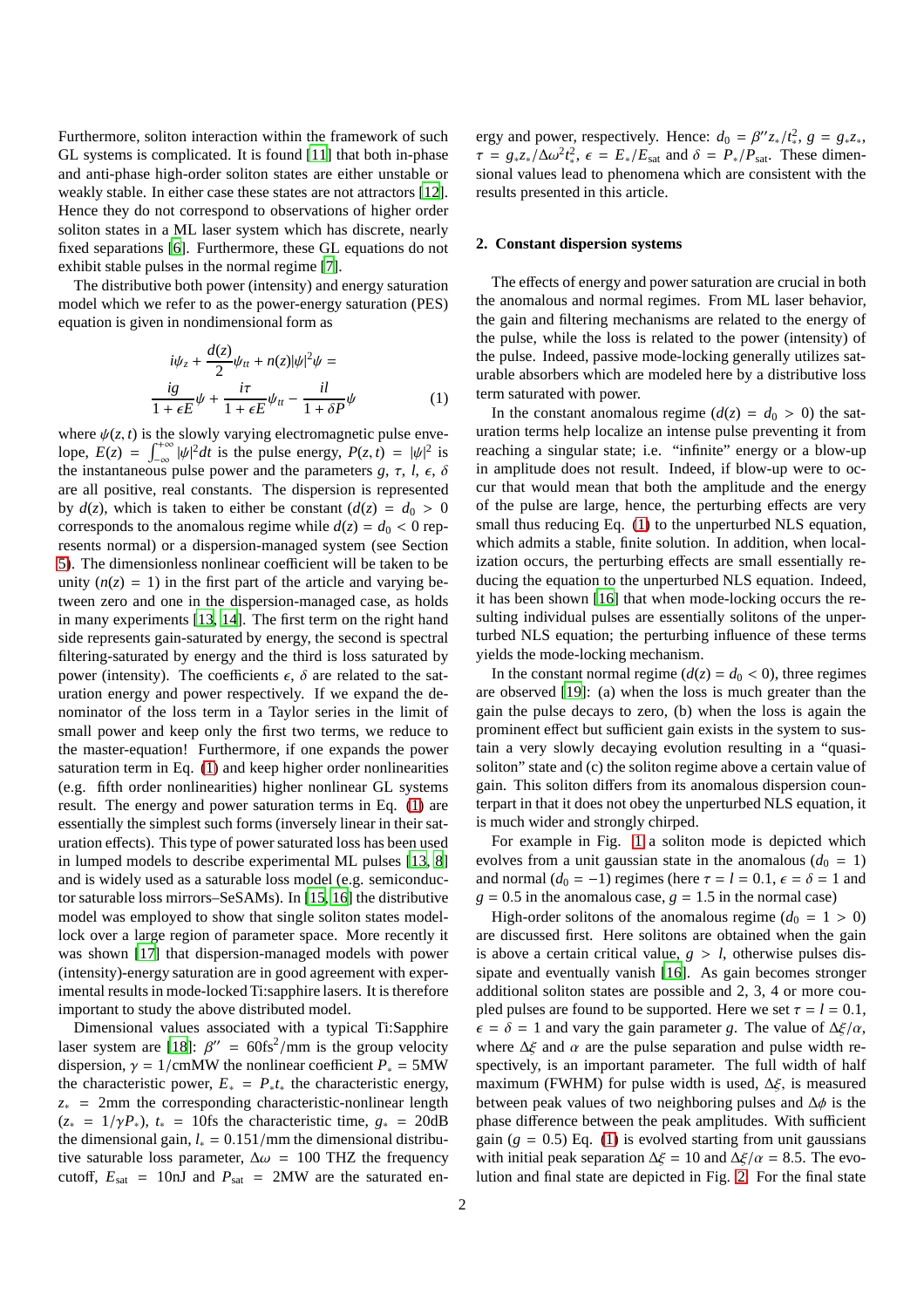

<span id="page-2-0"></span>Figure 1: (Color online) Mode-locking evolution for a single soliton evolving from a unit gaussian initial state in the anomalous (top two figures) and normal (bottom two figures) regimes; states at  $z = 300$  are depicted below each evolution. For the normal regime the phase-chirp is shown in the inset.



<span id="page-2-1"></span>Figure 2: (Color online) Mode-locking evolution for an in phase two soliton state of the anomalously dispersive PES (top) equation and the resulting soliton profile (bottom) at  $z = 300$ . Here  $g = 0.5$ .

we find  $\Delta \xi/\alpha \approx 10$ . The resulting individual pulses are similar to the single soliton mode-locking case [\[16\]](#page-9-15), i.e. individual pulses are approximately solutions of the unperturbed NLS equation, namely hyperbolic secants. The pulses differ from a single soliton in that the individual pulse energy is smaller then that observed for the single soliton mode-locking case for the same choice of *g*, while the total energy of the two soliton state is higher. This is due to the non-locality of energy saturation in the gain and filtering terms.

To investigate the minimum distance, *d* ∗ , between the solitons in order for no interactions to occur we evolve equation starting with two solitons. If the initial two pulses are sufficiently far apart then the propagation evolves to a two soliton state and the resulting pulses have a constant phase difference. If the distance between them is less than a critical value then the two pulses interact in a way characterized by the difference in phase between the peaks amplitudes:  $\Delta \phi$ . When initial conditions are symmetric (in phase) two pulses are found to merge into a single soliton of Eq. [\(1\)](#page-1-0). When the initial conditions are anti-symmetric (out of phase by  $\pi$ ) then they repel each other until their separation is above this critical distance while retaining the difference in phase, resulting in an effective two pulse high-order soliton state. This does not occur in the pure NLS equation as shown in the perturbation section below.

In the constant dispersion case this critical distance is found to be  $\Delta \xi = d^* \approx 9\alpha$  (see Fig. [2\)](#page-2-1) corresponding to soliton initial conditions. Interestingly, this is consistent with the experimental observations of Ref. [\[6\]](#page-9-5). To further illustrate, we plot the evolution of these cases in Fig. [3.](#page-3-0) At *z* = 500 for the repelling solitons  $\Delta \xi/\alpha = 8.9$ .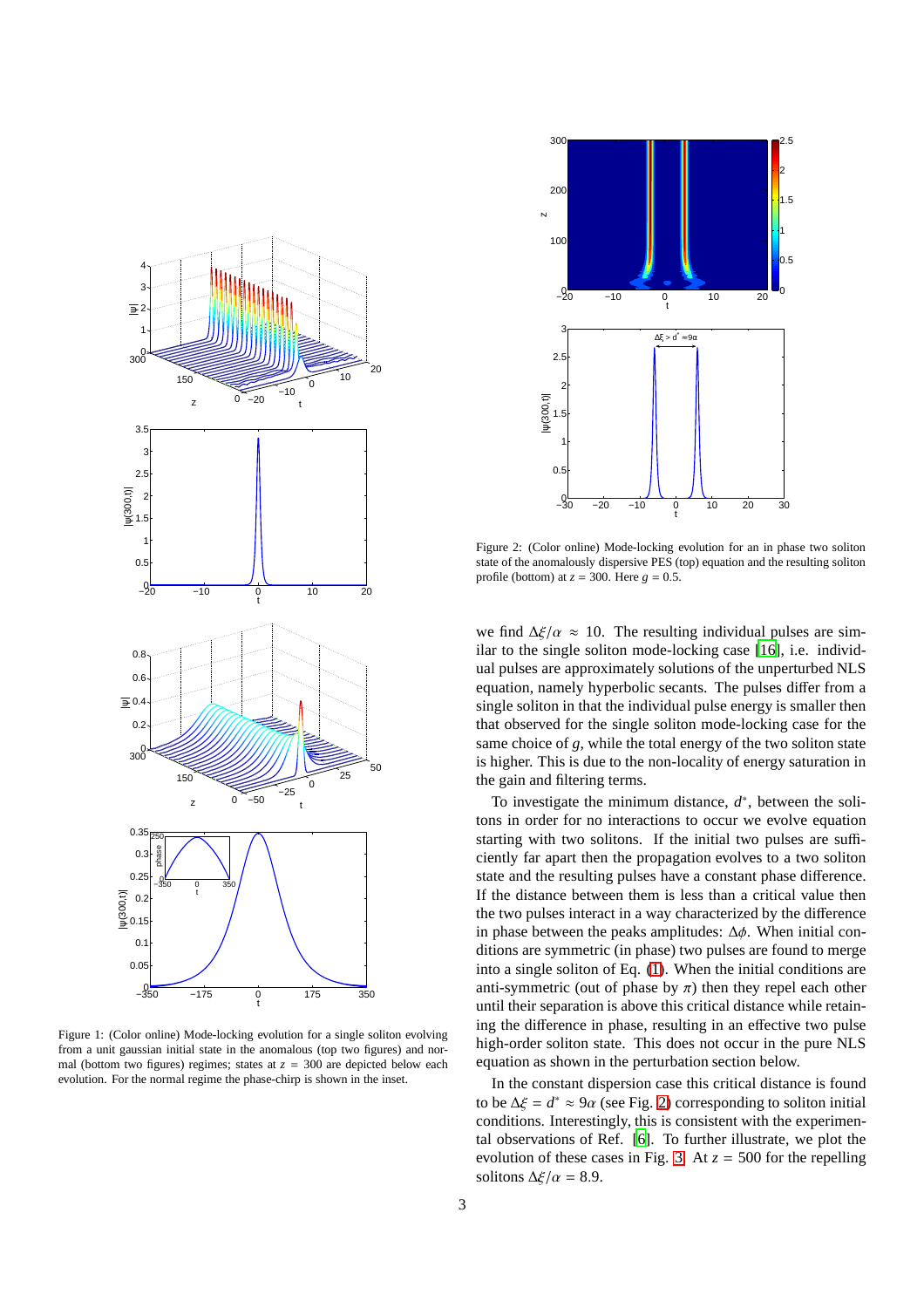

<span id="page-3-0"></span>Figure 3: (Color online) Two pulse interaction when ∆ξ < *d* ∗ . Initial pulses (*z* = 0) in phase: ∆φ = 0, ∆ξ/α ≈ 7 (top) merge while those out of phase by  $\Delta \phi = \pi$  with  $\Delta \xi / \alpha \approx 6$  (bottom) repel. Here *g* = 0.5.

#### **3. Perturbation theory**

To obtain a more fundamental understanding of these numerical results we use perturbation theory to find evolution equations for the six parameters which define the interactions. These are: the pulse heights and velocities  $\eta_k$  and  $V_k$  respectively for  $k = 1, 2$ , the distance between pulse peaks  $\Delta \xi$ , and the difference in phase  $\Delta \phi$ . We take the subscripts 1 and 2 to denote the left and right pulse respectively and ∆φ to be the phase of the right pulse minus that of the left pulse. Similarly,  $\Delta \eta = \eta_2 - \eta_1$ and  $\Delta V = V_2 - V_1$ . Since the individual pulses are well approximated by solitons of the unperturbed NLS equation, the pulses are considered to be solutions of this equation which vary slowly under the perturbing effects of gain, loss, and filtering.

Let us denote the NLS equation with perturbation  $F[\psi]$  as

<span id="page-3-1"></span>
$$
i\psi_z + \frac{1}{2}\psi_{tt} + |\psi|^2 \psi = F[\psi]
$$
 (2)

where

$$
F[\psi] = \frac{ig}{1 + \epsilon E} \psi + \frac{i\tau}{1 + \epsilon E} \psi_{tt} - \frac{il}{1 + \delta P} \psi_{tt}
$$

We write the four parameter family of soliton solutions to the unperturbed or classical NLS equation  $(F = 0)$  as follows

$$
\psi = u e^{i\phi}, \quad u = \eta \text{sech}(\eta \theta) \tag{3a}
$$

$$
\xi = \int_0^z V dz + \xi_0, \quad \theta = t - \xi,
$$
 (3b)

$$
\sigma = \int_0^z (\mu + \frac{V^2}{2}) dz + \sigma_0, \quad \phi = V\theta + \sigma \tag{3c}
$$

where  $\mu$ , *V*,  $\xi_0$ ,  $\sigma_0$  define height/width, speed, temporal shift and phase shift of the soliton respectively. For the classical NLS equation without gain, filtering and loss ( $F = 0$ ),  $\mu$ ,  $V$ ,  $\xi_0$ ,  $\sigma_0$ are constant. We also note that  $\eta$  is directly related to  $\mu$  by  $\mu = \eta^2/2$ . The effect of the right-hand-side being nontrivial is approximated by allowing  $\mu$ ,  $V$ ,  $\xi_0$ ,  $\sigma_0$  to vary slowly in *z*. The evolution of these parameters is found by satisfying the following integral conservation laws modified by *F*[ψ] and derived from Eq.  $(2)$ 

$$
\frac{d}{dz}\int |\psi|^2 = 2\mathrm{Im}\int F[\psi]\psi^*
$$
\n(4a)

$$
\frac{d}{dz}\mathrm{Im}\int\psi\psi_t^* = 2\mathrm{Re}\int F[\psi]\psi_t^* \tag{4b}
$$

$$
\frac{d}{dz}\int t|\psi|^2 = -d_0\text{Im}\int \psi\psi_t^* + 2\text{Im}\int tF[\psi]\psi^* \qquad (4c)
$$

<span id="page-3-2"></span>
$$
\text{Im} \int \psi_z \psi_{\mu}^* = -\frac{d_0}{2} \text{Re} \int \psi_t \psi_{t\mu}^* + \text{Re} \int |\psi|^2 \psi \psi_{\mu}^* - \text{Re} \int F[\psi] \psi_{\mu}^* \tag{4d}
$$

where all integrals are taken over  $-\infty < t < \infty$ .

Along with the effects of gain, loss, and filtering, the effect of tail interaction between the two solitons is also treated as a perturbation. Since solitons are widely separated to leading order the full solution may be viewed as the superposition of two single solitons  $\psi = \psi_1 + \psi_2$ ; we take  $\psi_1$  to be the soliton on the left and  $\psi_2$  to be the soliton on the right. When  $\psi_1$  is locally the dominant term  $\psi_2$  is treated as a small parameter and we expand the nonlinear term about  $\psi_1$ . If for the moment we omit the  $F[\psi]$  term the evolution of  $\psi_1$  is well approximated by

$$
i\psi_{1z} + \frac{1}{2}\psi_{1tt} + |\psi_1|^2 \psi_1 = -2|\psi_1|^2 \psi_2 - \psi_1^2 \psi_2^*
$$
  
=  $G[\psi_1, \psi_2]$ 

and similarly an equation for when  $\psi_2$  dominates is found to satisfy

$$
i\psi_{2z} + \frac{1}{2}\psi_{2tt} + |\psi_2|^2 \psi_2 = -2|\psi_2|^2 \psi_1 - \psi_2^2 \psi_1^*
$$
  
=  $G[\psi_2, \psi_1]$ 

Notice that if  $\psi_1$  and  $\psi_2$  satisfy this system of coupled PDEs then their sum  $\psi$  satisfies NLS. Any contributions from interaction in the gain, loss, and filtering terms would be a higher order term. For a more thorough treatment of this method for analyzing soliton interactions see Ref. [\[20\]](#page-9-19) and for unperturbed NLS see Ref. [\[21\]](#page-9-20). Simplifications result if we assume that  $\Delta V = V_2 - V_1$  is small so that from the definition  $\Delta \phi \approx -\bar{V}\Delta \xi + \Delta \sigma$ . We also assume  $\Delta \eta = \eta_2 - \eta_1$  is small and approximate  $\eta_1$  and  $\eta_2$  as  $\bar{\eta}$ . For all variables the bar denotes the mean over the two solitons and ∆ the difference of the right minus the left. These assumptions are all satisfied in the numerical simulations.

<span id="page-3-3"></span>Including the perturbing terms *F* we have a system of equa-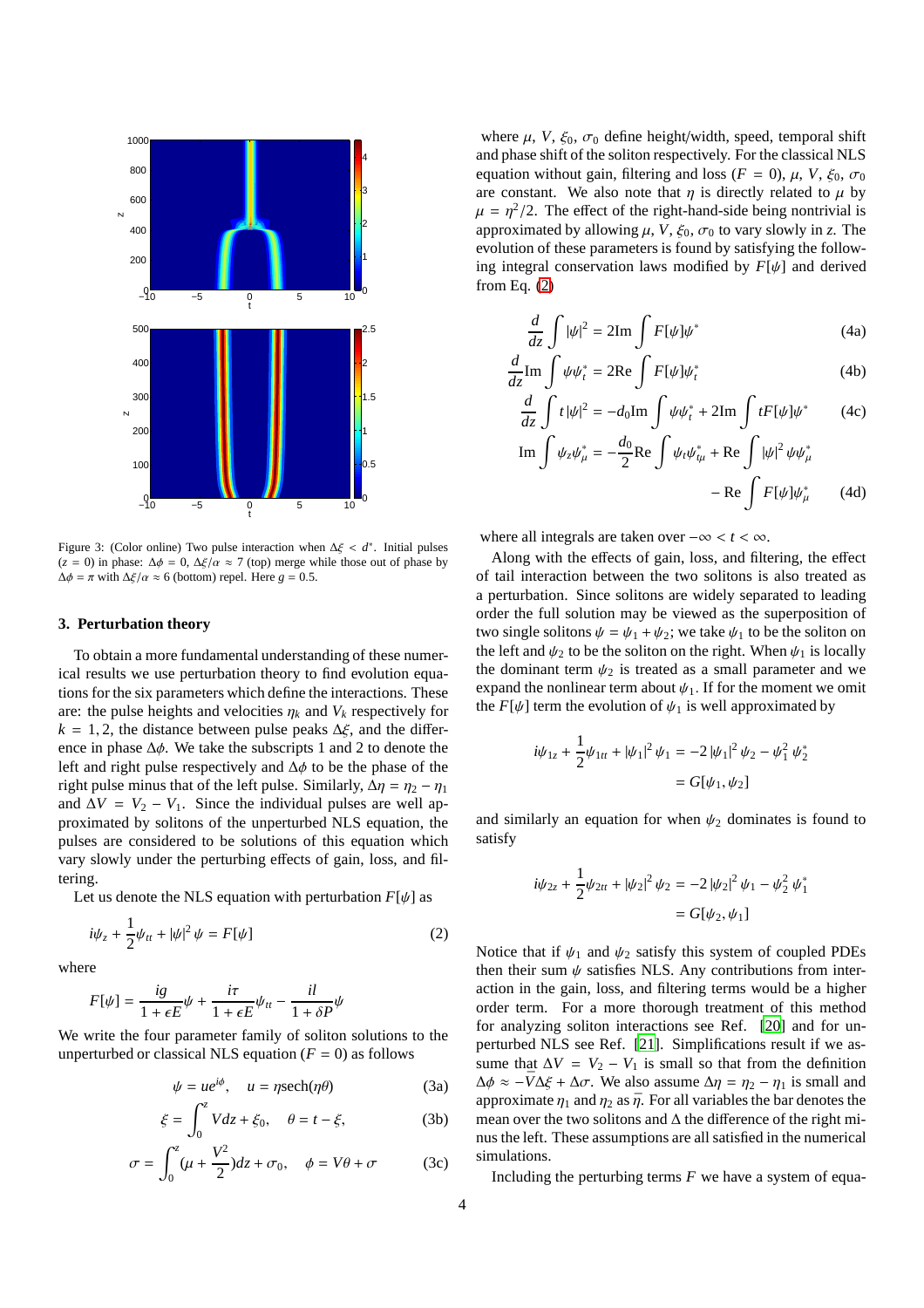tions coupled in their perturbations as follows

$$
i\psi_{1z} + \frac{1}{2}\psi_{1tt} + |\psi_1|^2 \psi_1 = G[\psi_1, \psi_2] + F[\psi_1]
$$
  

$$
i\psi_{2z} + \frac{1}{2}\psi_{2tt} + |\psi_2|^2 \psi_2 = G[\psi_2, \psi_1] + F[\psi_2]
$$

both of which satisfy Eqs. [\(4\)](#page-3-2). Substituting the soliton ansatz for  $\psi_1$  and  $\psi_2$  we find a system of first order differential equations for the slowly varying parameters  $\eta_k$ ,  $V_k$ ,  $\xi_{0k}$ , and  $\sigma_{0k}$ .

Subtracting the equations for  $\frac{d\xi_{0k}}{dz}$ , and  $\frac{d\sigma_{0k}}{dz}$  we find

$$
\frac{d\Delta \xi_0}{dz} = 0, \quad \frac{d\Delta \sigma_0}{dz} = 0
$$

which means that  $\Delta \xi_0$ ,  $\Delta \sigma_0$  are stationary. Then, from Eqs. [\(3\)](#page-3-3) we have  $\Delta \phi \approx -\bar{V}\Delta \xi + \Delta \sigma$  and  $\Delta \xi = \int_0^z (\Delta V) dz + \Delta \xi_0$  and by differentiating we arrive at the following approximate evolution equations

$$
\frac{d\Delta \xi}{dz} = \Delta V + \Delta \xi_{0,z} = \Delta V
$$
  
\n
$$
\frac{d\Delta \phi}{dz} = -\bar{V}_z \Delta \xi - \bar{V} \Delta \xi_z + \Delta \sigma_z
$$
  
\n
$$
= -\bar{V} \Delta V + (\bar{\eta} \Delta \eta + \bar{V} \Delta V) + \Delta \sigma_{0,z} = \bar{\eta} \Delta \eta
$$

The evolution equations are thus found to be

$$
\frac{d\eta_k}{dz} = S_1(\eta_k, V_k) + (-1)^k 4\bar{\eta}^3 \sin(\Delta\phi) e^{-\bar{\eta}\Delta\xi}
$$
 (5a)

$$
\frac{dV_k}{dz} = S_2(\eta_k, V_k) + (-1)^{k+1} 4\bar{\eta}^3 \cos(\Delta \phi) e^{-\bar{\eta} \Delta \xi}
$$
 (5b)

$$
\frac{d\Delta\xi}{dz} = \Delta V \tag{5c}
$$

$$
\frac{d\Delta\phi}{dz} = \bar{\eta}\Delta\eta\tag{5d}
$$

where

$$
S_1(\eta, V, \bar{\eta}) = g\left(\frac{2\eta}{E_0 + 1}\right) - \tau \frac{1}{E_0 + 1} \left(\frac{2}{3}\eta^3 + 2V^2\eta\right) + l\left[2\eta \frac{1}{a - b}\log\left(\frac{a}{b}\right)\right]
$$

$$
S_2(\eta, V, \bar{\eta}) = -\tau V\left(\frac{4}{3}\frac{\eta^2}{E_0 + 1}\right)
$$

Here *a* and *b* are the complex conjugate roots of the polynomial  $x^2 + 2(1 + 2\eta^2)x + 1 = 0$ . The energy for the two NLS solitons is  $E_0 = 4\bar{\eta}$ . Note *a* and *b* can be chosen to be either root of the quadratic equation. A more detailed derivation of these equations may be found in [\[22,](#page-9-21) [23](#page-9-22)], along with an analysis of how interactions of solitons in Eq. [\(1\)](#page-1-0) differ from those in the unperturbed NLS equation. A comparison of the numerical results to those found from the asymptotic analysis are seen in Fig. [4](#page-4-0) for initial conditions  $η_{10} = η_{20} = 3.3$ ,  $Δξ_0 = 3 (Δξ_0/α = 6)$ , and  $\Delta\phi_0 = 3\pi/4.$ 

In Eqs. [\(5\)](#page-4-1) the terms  $S_1$  and  $S_2$  are the contributions from gain, loss and filtering, while the other terms come from the tail interactions. Considering just the effects of gain, loss and



<span id="page-4-1"></span><span id="page-4-0"></span>Figure 4: (Color online) Numerical simulation (top), asymptotic analysis (middle) and comparison of the numerical simulation and the asymptotic result at *z* = 300 (bottom). Here *g* = 0.6.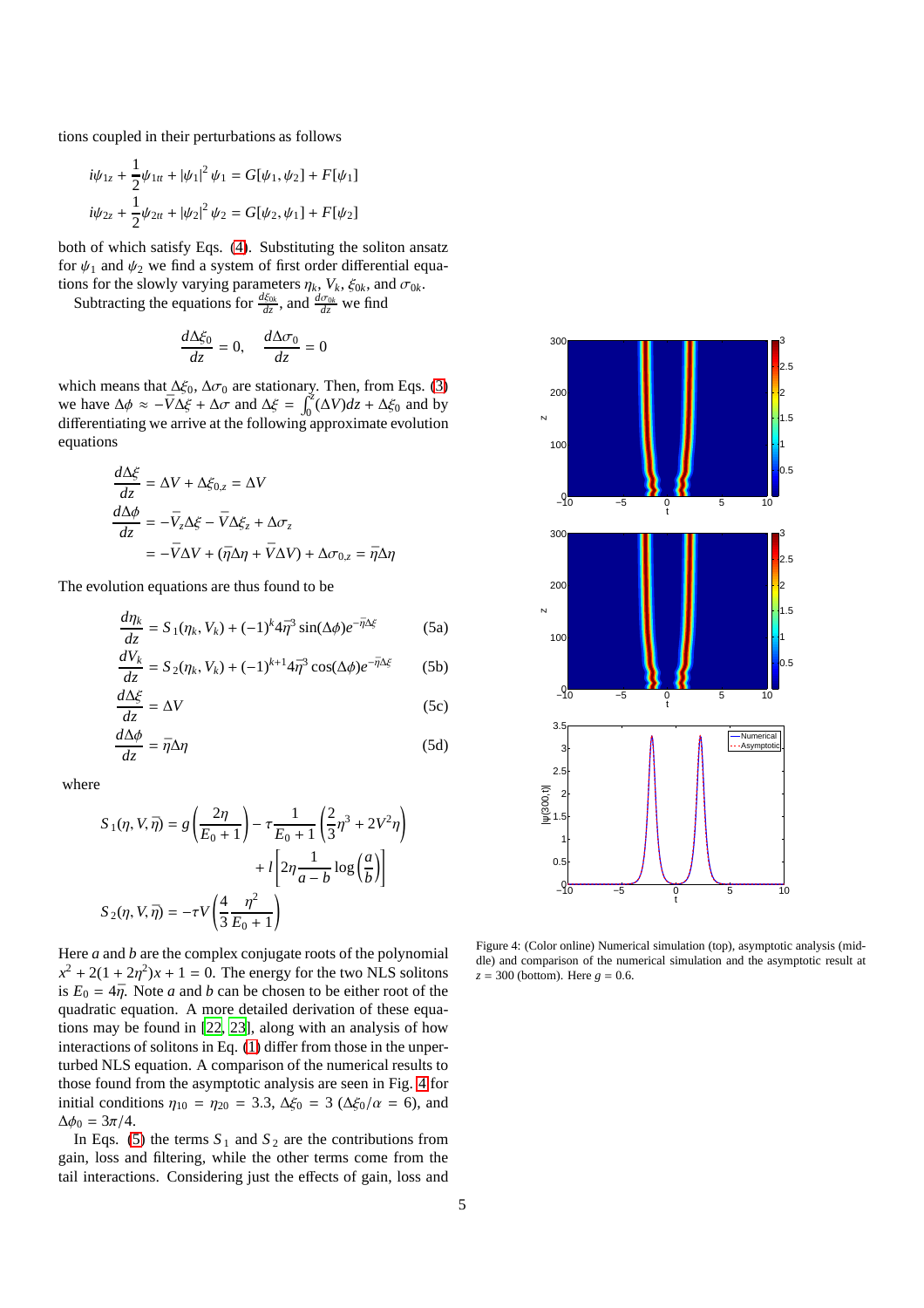filtering, the velocities have a single stable equilibrium  $V_1$  =  $V_2 = 0$  for any positive value of  $\eta_1$  and  $\eta_2$  (negative values of  $\eta_1$  or  $\eta_2$  are only a phase shift from their positive counter parts), so we look at the dynamics of  $\eta_1$  and  $\eta_2$  for  $V_1$  and  $V_2$  at this equilibrium. Fig. [5](#page-5-0) shows the phase plane for gain values above and below the threshold for stable two pulse solutions. In both cases there exists a stable equilibrium at  $\eta_k = 0$  for  $k = 1$  or 2 which amounts to a reduction to the single soliton case and an unstable equilibrium when both  $\eta_1 = \eta_2 = 0$  for any  $g > l$ . Also, in both cases we see an equilibrium at  $\eta_1 = \eta_2 = \eta^*$ , however, for  $g < g_c$  it is found to be unstable and for  $g > g_c$ , it is stable;  $g_c \approx 0.45$ .

In Fig. [5](#page-5-0) typical cases are shown. Here  $g = 0.4$  (top) is unstable and  $g = 0.6$  (bottom) is stable. The  $\eta^*$  found from perturbation theory agrees with the height found numerically to several decimal places. We also note that there are two other two equilibria found for  $g = 0.6$  which are unstable.



<span id="page-5-0"></span>Figure 5: (Color online) Typical phase planes for  $\frac{d\eta_1}{dz}$  and  $\frac{d\eta_2}{dz}$  with  $V_1 = V_2 = 0$ for the unstable two soliton case,  $g = 0.4$  (top) and the stable two soliton case,  $g = 0.6$  (bottom).

When the soliton interaction terms are taken into consideration,  $S_1$  and  $S_2$  are found to still be the dominant terms for sufficiently large  $\Delta \xi$ , hence  $\eta_k \to \eta^*$  and  $V_k \to 0$  for  $k = 1, 2$ . However, the small contributions from the interaction terms can cause small decaying oscillations for large *z*. Solving the perturbation theory derived system, we find a stable equilibrium at  $\Delta \phi = \pi$  for any  $\eta$  as well as an unstable equilibrium for  $\Delta \phi = 0$ and  $\Delta \eta = 0$ . See typical cases in Fig. [6.](#page-5-1) The peak separation is further characterized by the phase difference; the pulses attract each other when  $-\pi/2 \leq \Delta\phi < \pi/2$  and repel when  $\pi/2 < \Delta \phi \leq 3\pi/2$ . This is seen from inspecting the sign of  $\Delta V_t = -8\bar{\eta}^3 \cos(\Delta \phi) \exp(\bar{\eta} \Delta \xi)$  for two solitons with zero velocity. Thus, for initial phase difference  $\Delta\phi_0 = 0$  the pulses will eventually collide and combine into a single pulse, while for

 $\Delta\phi_0 \neq 0$  the phase difference will evolve to  $\pi$  and after some initial oscillations the pulses will repel.



<span id="page-5-1"></span>Figure 6: (Color online) Evolution of the phase for  $\eta_{10} = \eta_{20} = 3.3$ ,  $\Delta \xi_0 = 3.0$  $(\Delta \xi_0/\alpha \approx 6)$  and several choices of initial phase difference. Here *g* = 0.6.  $\Delta \phi = \pi$  is shown with a dashed line.

There is not a non-trivial equilibrium for the full Eqs. [\(5\)](#page-4-1), so the "effective high order soliton state found numerically is not a "true" bound state. We will show, however, that  $\Delta \xi(z)$  =  $O(\log(z))$  so once the solitons are a certain distance  $d^*$  apart they will be moving too slowly to see or measure. By comparison, for the classical NLS equation  $\Delta \xi(z) = O(z)$  [\[21](#page-9-20)]. This difference is illustrated in Fig. [7](#page-5-2) for  $\Delta\phi_0 = \pi/4$ . These "effective" bound states emerge naturally from the interaction of pulses for most initial conditions making them attractors of Eq. [\(1\)](#page-1-0).



<span id="page-5-2"></span>Figure 7: (Color online) Comparison of NLS to PES; initially the solitons have  $\Delta \phi = \pi/4$ . For Eq. [\(1\)](#page-1-0) the resulting pulses have phase difference  $\Delta \phi = \pi$ . Here  $g = 0.6$ .

Using the fact that  $\eta_1 = \eta_2 \to \eta^*$  and  $\Delta \phi \to \pi$  as  $z \to \infty$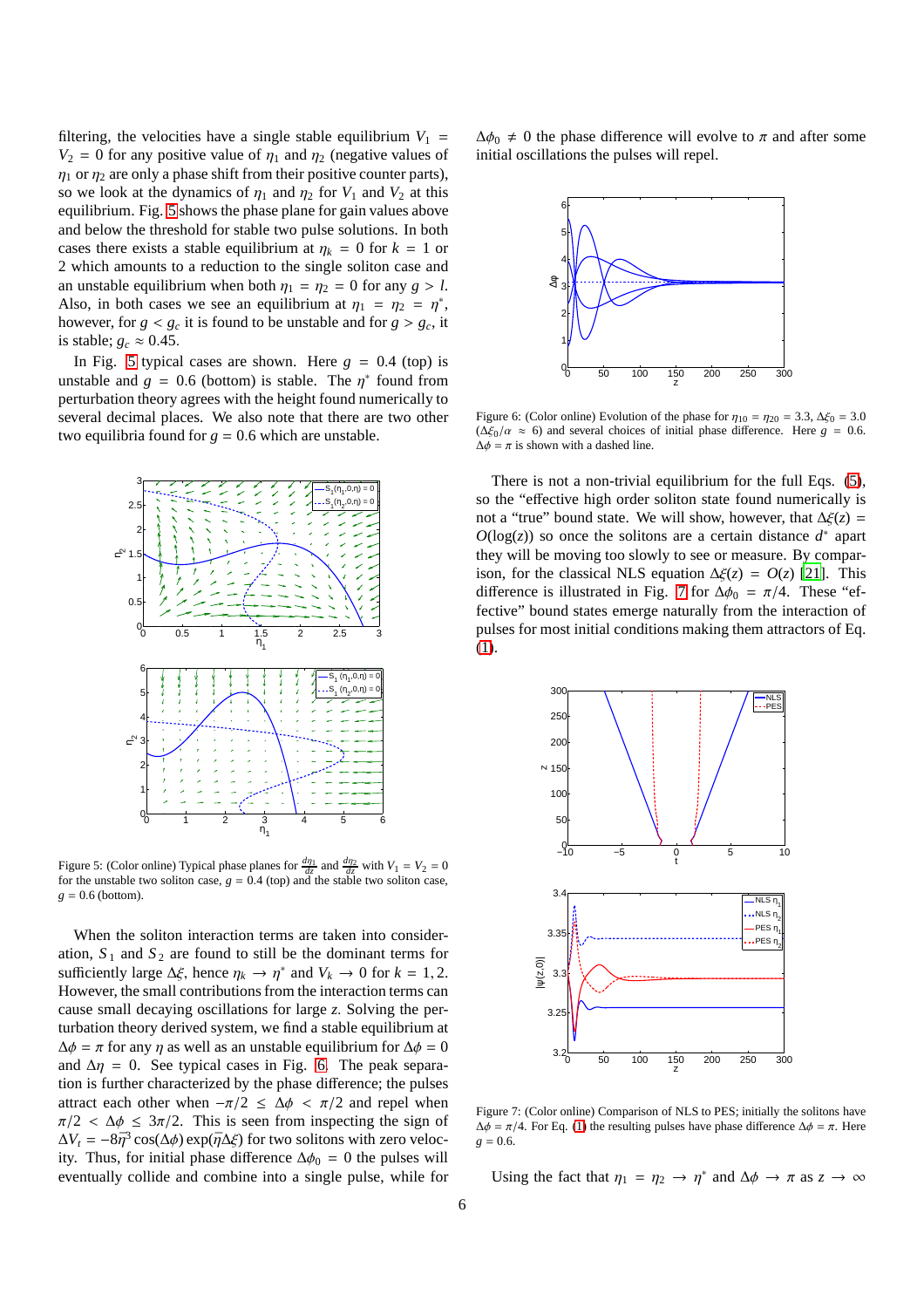we can derive the asymptotic behavior of ∆ξ. First we take the difference of  $\frac{dV_2}{dz}$  and  $\frac{dV_1}{dz}$  and the derivative of  $\frac{d\Delta \xi}{dz}$  giving us

$$
\frac{d\Delta V}{dz} = -\tau \left(\frac{4}{3} \frac{\eta^{*2}}{4\eta^{*} + 1}\right) \Delta V + 8\eta^{*3} e^{-\eta^{*}\Delta\xi}
$$

$$
\frac{d^{2}\Delta\xi}{dz^{2}} = \frac{d\Delta V}{dz}
$$

which may now be combined to form a second order differential equation for ∆ξ

$$
3\frac{d^2}{dz^2}\Delta \xi = -\tau \left(\frac{4}{3}\frac{\eta^{*2}}{4\eta^{*}+1}\right)\frac{d}{dz}\Delta \xi + 8\eta^{*3}e^{-\eta^{*}\Delta \xi} = 0
$$

Since the evolution of  $\Delta \xi$  is seen from numerical simulations to be evolving slowly in *z* we expect that  $\frac{d^2}{dz^2} \Delta \xi \ll \frac{d}{dz} \Delta \xi$  and so  $\frac{d^2}{dz^2}$ Δξ can be neglected as being a higher order term. This leaves a first order equation which we solve to get the long term behavior of ∆ξ to be

$$
\Delta \xi \rightarrow \frac{1}{\eta^*} \log \left[ \frac{6\eta^*(1+4\eta^*)}{\tau} z \right]
$$

In fact it is found numerically that the divergence is considerably less than log *z*. Hence we call these higher states "effectively bound" because in practice the laser propagation distance is bounded.

As mentioned above, by increasing the gain parameter additional pulses may be supported. In this way we can find three and four soliton states that emerge from unit gaussian initial states as shown in Fig. [8.](#page-6-0) In all cases pulses of height  $\eta^*$ were taken at an initial separation of  $\Delta \xi = 9\alpha$  and evolved to  $z = 1000$  with less then 0.1 change in peak positions.



<span id="page-6-0"></span>Figure 8: (Color online) Multiple high-order bound state soliton solutions of the anomalously dispersive PES model.

The depicted solitons are all in phase, however such higher order states can be found for any choice of (initial) pair wise phase differences. Interestingly, for no interactions to occur the critical separation distance between the solitons is again found to be  $d^* \approx 9\alpha$  for the three and four soliton states. For  $\Delta \xi$  <

*d*<sup>∗</sup> the interactions of three and four solitons are more varied, but essentially result in either evolving to a lower state through the merging of pulses or pulses repelling each other beyond the critical distance *d* ∗ . This behavior agrees with what was found for the two soliton state.

#### **4. Normal Higher Order Solitons**

Next we briefly mention some results for the constant normal dispersive case:  $d_0 = -1 < 0$ . As mentioned above, individual pulses of Eq. [\(1\)](#page-1-0) in the normal regime exhibit strong chirp and cannot be identified as the solutions of the "unperturbed" NLS equation. Indeed, the classical NLS equation does not exhibit decaying "bright" soliton solutions in the normal regime. If we begin with an initial gaussian,  $\psi(0, t) = \exp(-t^2)$ , the evolution mode-locks into a fundamental soliton state; see Fig. [1](#page-2-0) bottom two figures. These figures clearly exhibit the modelocking evolution and the significant chirp of the pulse. On the other hand we can obtain a higher-order anti-symmetric soliton, i.e. an anti-symmetric bi-soliton, one which has its peaks amplitudes differing in phase by  $\pi$ . Such a state can be obtained if we start with an initial state of the form  $\psi(0, t) = t \exp(-t^2)$ (i.e. a Gauss-Hermite polynomial). The evolution results in an anti-symmetric bi-soliton and is shown in Fig. [9](#page-6-1) along with a comparison to the profile of the single soliton. This is a true bound state. Furthermore, the results of our study finding antisymmetric solitons in the normal regime are consistent with recent experimental observations [\[8](#page-9-7)].



<span id="page-6-1"></span>Figure 9: (Color online) Evolution of the anti-symmetric soliton (top) and the anti-symmetric (bi-soliton) superimposed with the relative single soliton (bottom) at  $z = 1000$ . Here  $g = 1.5$ .

It is interesting that the normal regime also exhibits higher soliton states when two general initial pulses (e.g. unit gaussians) are taken sufficiently far apart. The resulting pulses,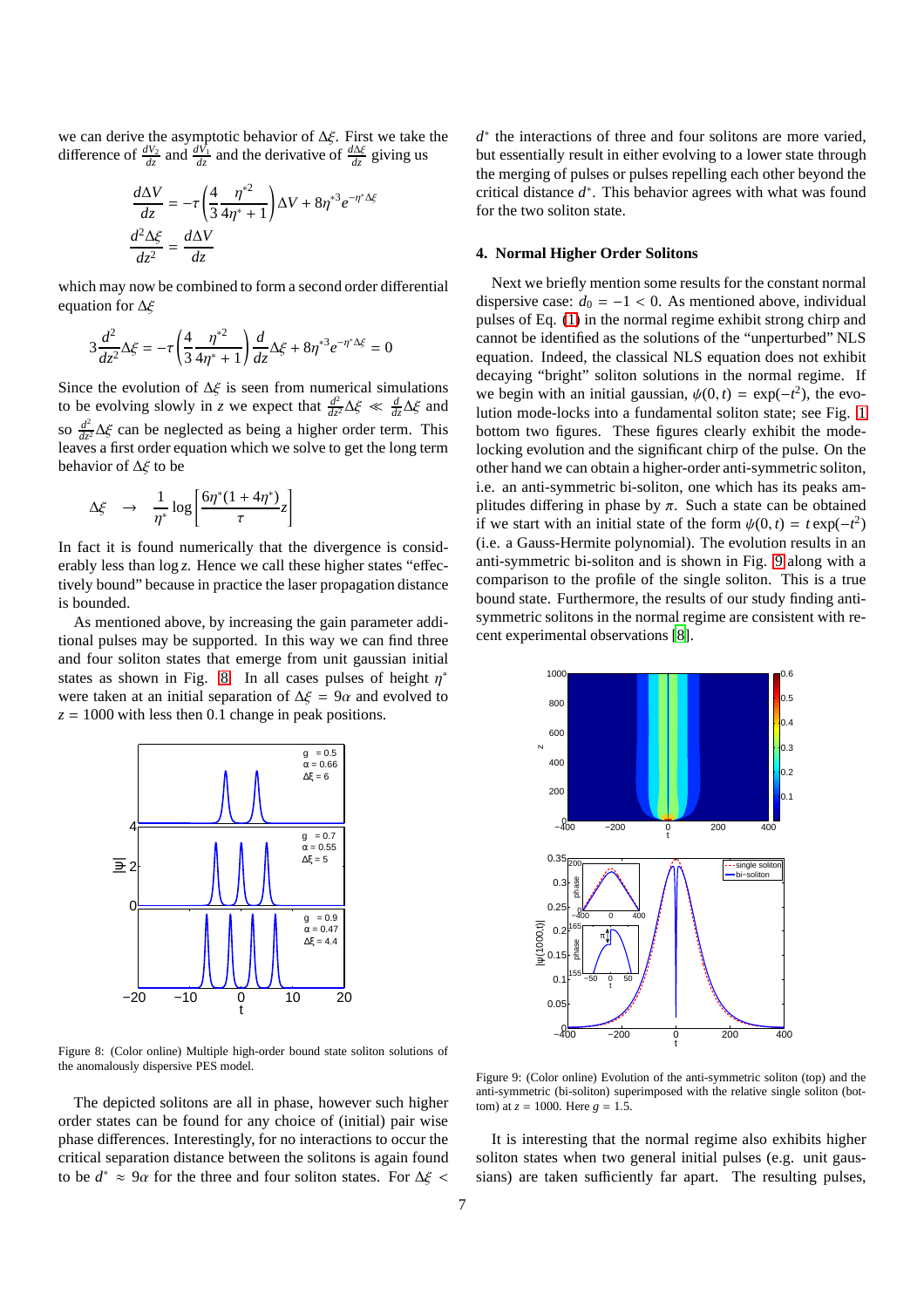shown in Fig. [10,](#page-7-1) individually have a similar shape to the single soliton of the the normal regime with lower individual energies. These pulses if initially far enough apart can have independent chirps which may be out of phase by an arbitrary constant. We again find that  $d^* \approx 9\alpha$  is a good estimate for the required pulse separation just as in the constant anomalous dispersive case! These pulses are "effective bound states" in that after a long distance they separate very slowly (too slowly to measure).



<span id="page-7-1"></span>Figure 10: (Color online) Symmetric two soliton state of the normal regime with in phase pulses. The phase structure is depicted in the inset. Here  $g = 1.5$ .

Additional higher order 3, 4, ... soliton states can also be found. We will not go into further details here.

## <span id="page-7-0"></span>**5. Dispersion managed systems**

Standard dispersion managed (DM) solitons, like their constant dispersive counterparts, are obtained from the PES model over a wide range of anomalous dispersion [\[15](#page-9-14)]. This is important since recent mode-locked laser experiments have been conducted in dispersion-managed regimes [\[13,](#page-9-12) [8,](#page-9-7) [17\]](#page-9-16). In correspondence with Ti:Sapphire DM laser systems we allow the dispersion to vary in *z* as well as introducing nonlinear management in the form of the function  $n(z)$  multiplying the nonlinear term. Equation [\(1\)](#page-1-0), is used but we change the symbol of the envelope from  $\psi = \psi(z, t)$  to  $u = u(z, t)$  to distinguish the two cases (constant dispersion and DM, respectively). The effect of dispersion management is obtained by splitting the dispersion  $d(z)$  into two components  $d(z) = d_0 + \Delta(z/z_\alpha)/z_\alpha$  where  $0 < z_\alpha \ll 1$  is the dispersion-map period. Hence  $d(z)$  is large and periodic. If  $d(z)$  was only  $O(1)$  then the multi-scale averaging method employed below would result in the constant dispersive case discussed earlier. The path averaged dispersion is  $d_0$  and  $\Delta(z/z_\alpha)$  is a rapidly varying function with zero average which we define as follows:  $\Delta(\zeta) = \{-\Delta_1, 0 \leq \zeta \leq \zeta\}$  $1/2$ ;  $\Delta_2$ ,  $1/2 < \zeta < 1$ }. Here we consider the case of positive average dispersion ( $d_0 > 0$ ). We define the map strength  $s = \Delta_1/2$ which gives a measure of the variability of dispersion around the average. We take  $d_0 = 1$ ,  $z_a = 0.1$  and vary *s*. The effect of the nonlinear management is to turn the nonlinearity "off and on", i.e.  $n(\zeta) = \{0, 0 < \zeta < 1/2; 1, 1/2 < \zeta < 1\}$ . For example, in a Ti:Sapphire laser the nonlinearity is negligible in the anomalous regime where one has a prism pair that compensates for the normal dispersion in the crystal. The averaged equation is derived using the method of multiple scales and perturbation theory [\[24\]](#page-9-23). The variation in dispersion occurs on the short distance scale  $\zeta = z/z_\alpha$  and the pulse envelope evolves on the long scale  $Z = z$ .

The method proceeds by expanding *u* in powers of  $z_\alpha$ :

$$
u(\zeta, Z, t) = u^{(0)}(\zeta, Z, t) + z_{\alpha}u^{(1)}(\zeta, Z, t) + O(z_{\alpha}^{2})
$$

and substituting this into Eq. [\(1\)](#page-1-0) to obtain a series of equations by relating terms by powers of  $z_\alpha$ . At  $O(z_\alpha^{-1})$ 

$$
i\frac{\partial u^{(0)}}{\partial \zeta} + \frac{\Delta(\zeta)}{2} \frac{\partial^2 u^{(0)}}{\partial t^2} = 0
$$

which can be solved using Fourier transforms to arrive at

$$
\hat{u}^{(0)}(\zeta, Z, \omega) = \hat{U}_0(Z, \omega) \exp\left[-i\frac{\omega}{2}C(\zeta)\right]
$$

where  $C(\zeta) = \int_0^{\zeta} \Delta(\zeta') d\zeta', \ \hat{U}_0(Z, \omega) = \hat{u}^{(0)}(\zeta = 0, Z, \omega)$ , and the Fourier transform pair is defined as

$$
\hat{u}(\omega) = \mathcal{F}\{u(t)\} = \int_{-\infty}^{+\infty} u(t)e^{i\omega t}dt
$$

$$
u(t) = \mathcal{F}^{-1}\{\hat{u}(\omega)\} = \frac{1}{2\pi} \int_{-\infty}^{+\infty} \hat{u}(\omega)e^{-i\omega t}d\omega
$$

Thus  $\hat{u}_0$  separates into a slowly evolving envelope  $\hat{U}_0$  and fast oscillations due to changes in the local dispersion. The equation for  $\hat{U}_0$  is obtained by imposing secularity conditions on the  $O(1)$  terms.

<span id="page-7-2"></span>
$$
i\frac{\partial \hat{U}_0}{\partial Z} - \frac{d_0}{2}\omega^2 \hat{U}_0 + \int_0^1 \exp\left[-i\frac{\omega}{2}C(\zeta)\right] (\mathcal{F}\{|u^{(0)}|^2 u(0)\} - \mathcal{F}\{F[u^{(0)}]\}d\zeta = 0, \tag{6}
$$

This is the averaged, or mean-field equation which we solve to find the pulse dynamics. In the case where  $F = 0$  this is known as the dispersion managed NLS or DMNLS equation [\[24\]](#page-9-23).

The method of spectral renormalization [\[25](#page-9-24)] can be employed to find single mode-locked DM solitons for Eq. [\(6\)](#page-7-2) [\[15\]](#page-9-14). Here we initially superimpose two such DM soliton pulses at varying peak separations with phase difference  $\Delta \phi = 0$  and let them evolve to find two soliton "effective" bound states. As a criterion for an "effective" bound state, we require the the peak separation differ less than  $0.05\alpha$  after evolving 500 units in *z*. Typical examples with comparison of initial vs. final states are depicted in Figs. [11](#page-8-0) and [12.](#page-8-1) Much like the single soliton case the individual pulses are well approximated by the solutions of the unperturbed DMNLS equation. We also note that due to the nonlocality of the equation, the individual pulses have a smaller energy than the single pulse for the same parameters, as was in the case of constant dispersion.

As is indicated in the figure, the minimum initial distance  $d^* \approx 9\alpha$  no longer holds for the dispersion (and nonlinearly) managed PES equation (DMPES). In the nonlinear managed system we find that the critical distance  $d^* \approx 7\alpha$  for  $s = 0$ , i.e. constant dispersion, and *d* <sup>∗</sup> depends on the map strength *s* for  $s > 0$ . Since this change is much more dramatic between  $s = 0$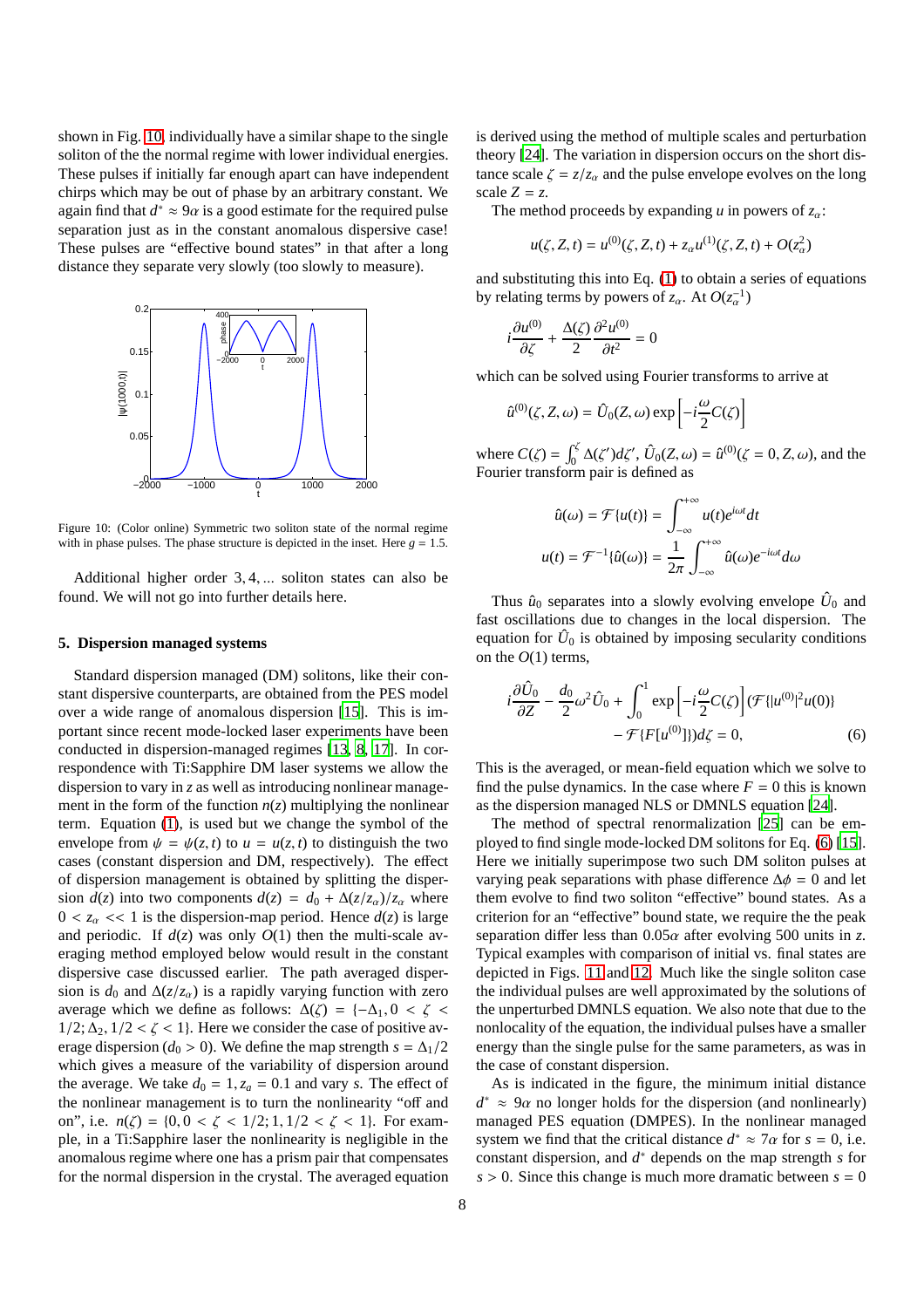

<span id="page-8-0"></span>Figure 11: (Color online) "Effective" bound state for two solitons in DM system for  $s = 0$ . (top) and  $s = 1.0$  (bottom). Here  $g = 0.6$ .

and  $s = 1$  than  $s = 1$  and  $s = 10$  we investigate this region more thoroughly. In Fig. [12](#page-8-1) the value of  $\Delta \xi/\alpha$  found for the pulses to be "effectively" bound are plotted for varying map strengths. The general trend is for the needed separation to decrease as *s* increases, however, as can be seen between  $s = 0.1$  and  $s = 1.0$ where more *s* values were tested this is not a monotonically decreasing process.

For more information on the normal  $(d_0 < 0)$  DM case we refer the reader to Ref. [\[19\]](#page-9-18).

## **6. Anti-Symmetric Bi-Solitons for DM Systems**

We now superimpose two net anomalous DM solitons with a  $\pi$  phase difference. For  $s < s_* \approx 0.25$  pulses repel each other as was the case for constant anomalous dispersion; we note that for the above values of the map strength both of the local dispersions being used  $(d_0 + \Delta_1/z_a)$  and  $d_0 + \Delta_2/z_a$  are in the anomalous regime. For  $s > s_{\ast}$ , pulses which are taken close enough together, i.e. the distance between peak values, *d* < *d*<sub>∗</sub> ≈ 2.5, are found to lock into a bi-soltion state. Examples are given in Fig. [13.](#page-8-2) Pulses taken further apart:  $d > d_*$  are found to repel. These anti-symmetric bi-solitons are the modelocked (due to gain-loss) analog of what was obtained in the case of pure DM systems without gain loss [\[26,](#page-9-25) [27\]](#page-9-26).

#### **7. Summary**

To conclude, we investigated Eq. [\(1\)](#page-1-0) and found a large class of localized solutions including: mode-locked solitons in both the constant anomalous and normal regimes, high-order



<span id="page-8-1"></span>Figure 12: (Color online) "Effective" bound state for two solitons in DM system for *s* = 10 (top). Numerically found relation between the map strength *s* and the minimum initial distance  $\Delta \xi_0/\alpha$  for no interactions to be seen (bottom) after *z* = 500 units. Here *g* = 0.6.



<span id="page-8-2"></span>Figure 13: (Color online) Bi-Soltion states found for *s* = 0.3, 0.7 and 5.0. Here  $g = 0.6$ . The relative phases and the  $\pi$  jumps at the origin are shown in the insets.